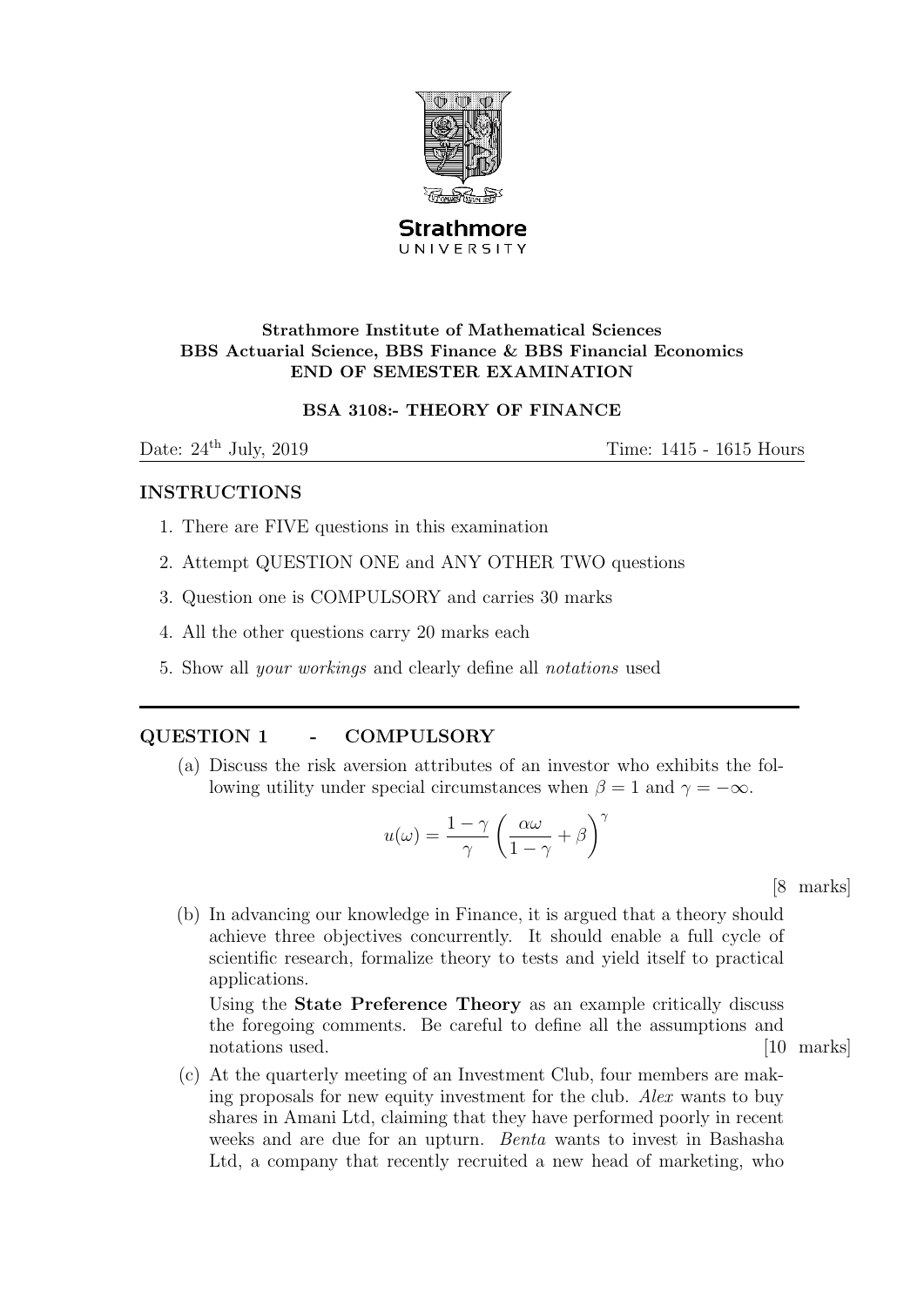has had successes at other companies. Benta feels that this new appointment will have a positive effect on the firm. Churchill selects shares at random. This quarter he is recommending that the club buy the shares of Chechema Ltd. Diana wants the club to buy shares in Dimba Ltd. His brother works for a major health insurer and has insider information that Dimba's shares will rise sharply in the near future, when it is announced that his company has appointed Dimba as its dentist of choice.

- i. For each club member, describe how their share selection strategy would work in strongly efficient, semi-strongly efficient, weakly efficient and inefficient markets. [8 marks]
- ii. Outline the role that portfolio managers play even if the market is perfect and fully efficient. [4 marks]

### Total for Question 1: 30 marks

# QUESTION 2 - OPTIONAL

(a) Consider the following payoffs:

$$
X_1 = \begin{bmatrix} 1 & 2 \\ 2 & 1 \end{bmatrix} \quad X_2 = \begin{bmatrix} 1 & 0 \\ 1 & 1 \\ 1 & 1 \end{bmatrix} \quad X_3 = \begin{bmatrix} 2 & 1 \\ 2 & 2 \\ 2 & 3 \end{bmatrix}
$$

The associated price vectors for the payoff matrices  $X_1$ ,  $X_2$  and  $X_3$  is  $p_1 = (1\ 1)$ ,  $p_2 = (3\ 3)$  and  $p_3 = (3\ 3)$  respectively.

- i. Which of these pairs is arbitrage free? Explain your response. [2 marks]
- ii. For each of the pairs, calculate the state prices  $q \qquad \qquad [4 \text{ marks}]$
- iii. Use your responses to (i) and (ii) above to calculate the equilibrium price for an asset that pays off 4 in state 1 and 6 in state 2. [2 marks]
- (b) The optimization problem in Mean Variance Portfolio Optimization (MVO) entails either finding the portfolio  $\omega$  that has the highest expected return for a given level of risk as measured by portfolio variance or finding the portfolio  $\omega$  that has the smallest risk that achieves a target return as shown below:

$$
\begin{array}{rcl}\n\min_{\omega} \sigma_{p,\omega}^2 & = & w' \Sigma w \, \text{s.t.} \\
\mu_{p,\omega} & = & w' \mu = \mu_p^0 = \text{target} \, \text{return} \\
\mathbf{w'} \mathbf{1} & = & 1\n\end{array}
$$

- i. Using matrix algebra, work out the optimal portfolio  $\omega$  that has the smallest risk that achieves the target return [8 marks]
- ii. Explain why most optimization schemes follow the approach in (i) above (i.e. finding the portfolio  $\omega$  that has the smallest risk that achieves a target return as opposed to finding the portfolio  $\omega$  that has the highest expected return for a given level of risk) [4 marks]

### Total for Question 2: 20 marks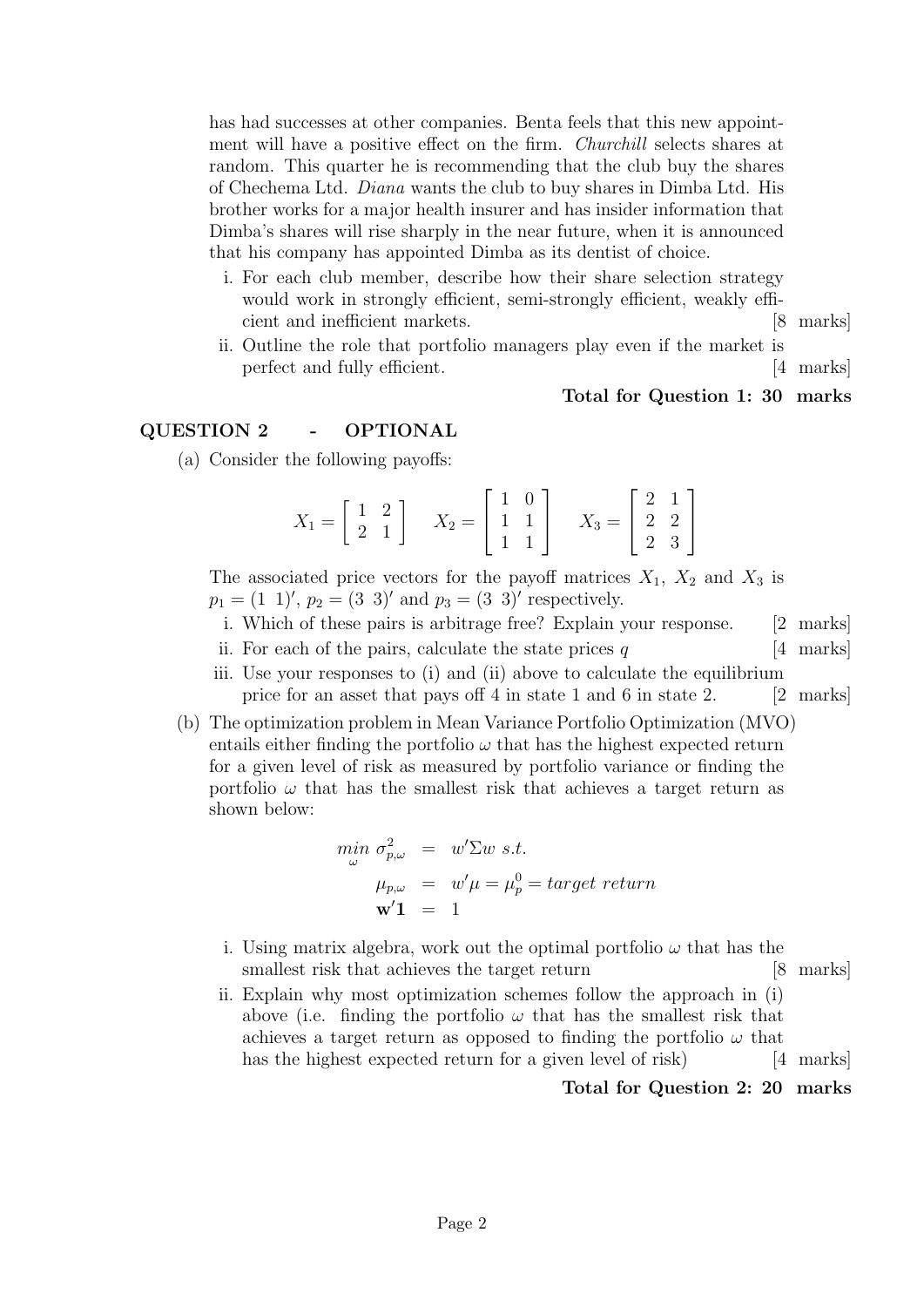# QUESTION 3 - OPTIONAL

(a) One pillar on which Mean Variance Optimization rests is the linkage of investor preferences and asset returns. Specifically, the assumption that investors make their decisions purely on the basis of expected return (mean) and variance of returns. Using suitable workings, explain how the quadratic utility function below leads to expected utility that depends only on the mean and variance if the the investor's wealth is assumed to be normally distributed.

$$
u(\omega) = \omega - b\omega^2
$$

[8 marks]

- (b) Your services have been retained as an investment advisor to Omega Investments Ltd, a Nairobi based company that heavily invests in stocks. Omega invests in the stock of Alpha Telecommunications Ltd currently trading at KES 100. Based on your long term capital markets expectations you strongly believe that the stock market will perform well in the foreseeable future. This strong performance of the stock market together with Alpha's favourable fundamentals has made you to assign a 60% chance of the company's stock to increase by 25% in the next three months. As an astute believer in prudent risk management, you develop a pessimistic scenario assigning a 40% chance of a decline in Alpha's stock by 20% in the next three months. Based on your knowledge recently gathered from your BBS classes you think that using options to take advantage of the market movements will be advantageous to Omega as opposed to taking a gamble with the Alpha's stock itself. You are aware that call and put options on Alpha's stock exist with six-month maturities and an exercise price of KES 90. You have also established that the quarterly compounded risk free rate is estimated at 10%.
	- i. What is the maximum amount you would pay for Alpha's put options today? [7 marks]
	- ii. One of the queries from the Chief Investment Officer (CIO) at Omega is "how sensitive is the call option value to changes in the price of the Alpha's stock?" Formulate a well thought response to the CIO based on the Black-Scholes-Merton (BSM) model. Assume that the stock pays dividends at a continuous dividend yield of 1.4%, the continuously compounded interest rate is 8% and the annual volatility of the Alpha's stock returns is 10%. [5 marks]

Total for Question 3: 20 marks